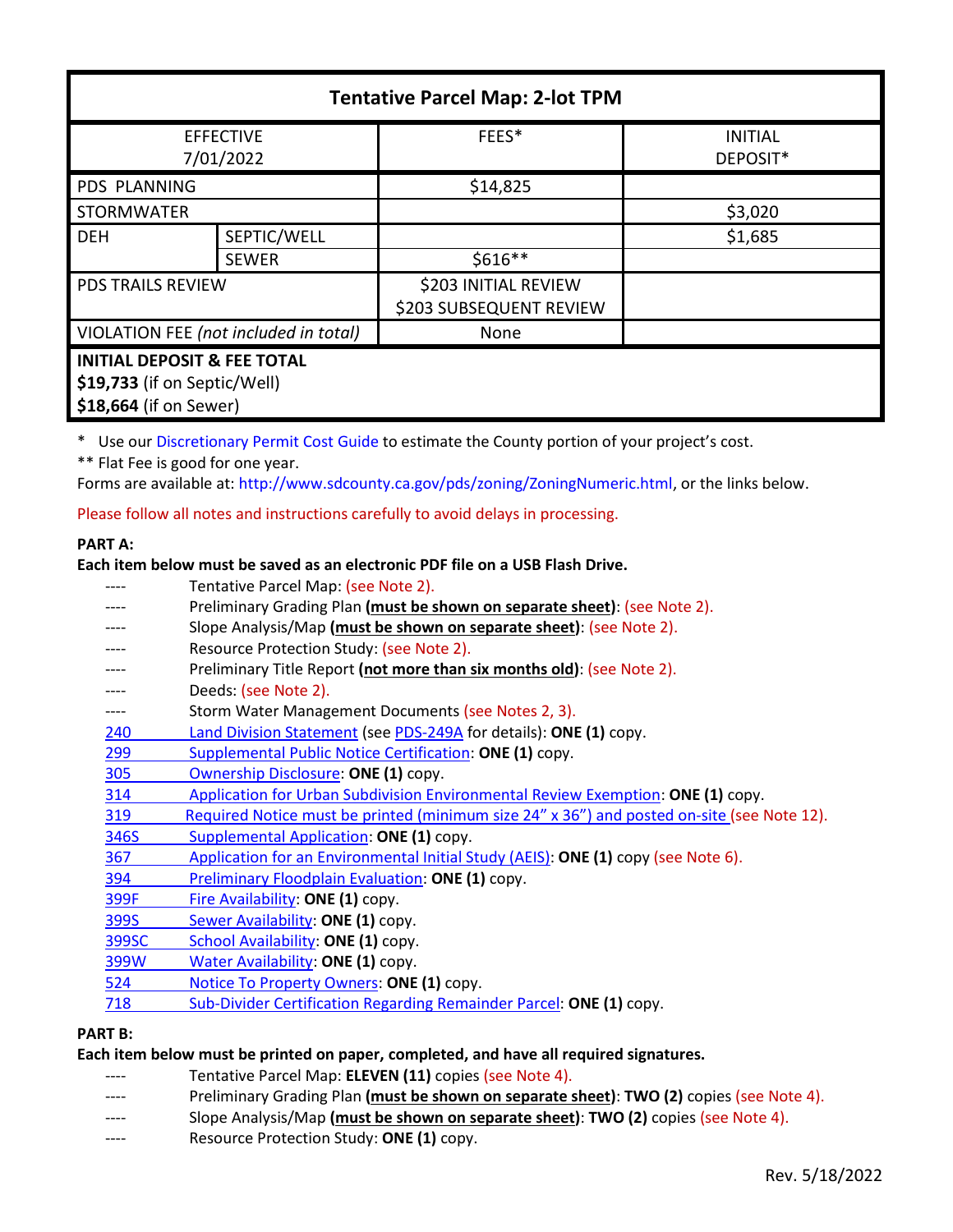- Preliminary Title Report (not more than six months old): **TWO (2)** copies.
- ---- Public Notice Package (se[e PDS-516](https://www.sandiegocounty.gov/pds/zoning/formfields/PDS-PLN-516.pdf) and Note 13 below for specific requirements): **ONE (1)** copy.
- [126 Acknowledgement of Filing Fees and Deposits:](http://www.sdcounty.ca.gov/pds/zoning/formfields/PDS-PLN-126.pdf) **ONE (1)** copy (see Note 1).
- [320 Evidence of](http://www.sdcounty.ca.gov/pds/zoning/formfields/PDS-PLN-320.pdf) Legal Parcel (and any Deeds): **ONE (1)** copy.
- 346 [Discretionary Permit Application:](http://www.sdcounty.ca.gov/pds/zoning/formfields/PDS-PLN-346.pdf) **ONE (1)** copy (see Note 1).
- 514 [Public Notice Certification:](http://www.sdcounty.ca.gov/pds/zoning/formfields/PDS-PLN-514.pdf) **ONE (1)** copy.

### **Storm Water Management Documents:**

- **Step 1:** [Storm Water Intake Form for All Permit Applications:](http://www.sandiegocounty.gov/content/dam/sdc/pds/zoning/formfields/SWQMP-Intake-Form.pdf) **TWO (2)** copies (see Notes 2, 3).
- **Step 2: As determined by the Intake Form above, complete the required SWQMP below.** [Standard Project SWQMP:](http://www.sandiegocounty.gov/content/dam/sdc/pds/zoning/formfields/SWQMP-Standard.pdf) **TWO (2)** copies (see Notes 2, 3). **Or** [Priority Development \(PDP\) SWQMP:](https://www.sandiegocounty.gov/content/sdc/dpw/watersheds/DevelopmentandConstruction/BMP_Design_Manual.html) **TWO (2)** copies (see Notes 2, 3).

### **PART C:**

#### **All items below are for your information. Please do not bring in these items.**

- 209 [Defense and Indemnification Agreement FAQs](http://www.sdcounty.ca.gov/pds/zoning/formfields/PDS-PLN-209.pdf)
- [247 Fish and Wildlife](http://www.sdcounty.ca.gov/pds/zoning/formfields/PDS-PLN-247.pdf) Fees
- 249A [Tentative Parcel Map Applicant's Guide](http://www.sdcounty.ca.gov/pds/zoning/formfields/PDS-PLN-249A.pdf)
- [298 Supplemental Public Notice Procedure](http://www.sdcounty.ca.gov/pds/zoning/formfields/PDS-PLN-298.pdf)
- [515 Public Notice Procedure](http://www.sdcounty.ca.gov/pds/zoning/formfields/PDS-PLN-515.pdf)
- 516 [Public Notice Applicant's Guide](http://www.sdcounty.ca.gov/pds/zoning/formfields/PDS-PLN-516.pdf)
- [906 Signature Requirements](http://www.sdcounty.ca.gov/pds/zoning/formfields/PDS-PLN-906.pdf) 
	- [Policy G-3: Determination of Legal Parcel](http://www.sdcounty.ca.gov/pds/zoning/formfields/POLICY-G-3.pdf) Policy I-49: [Distribution of Notification](http://www.sdcounty.ca.gov/cob/docs/policy/I-49.pdf) of Land Use Hearings
	- Policy I-73: [Hillside Development Policy](http://www.sdcounty.ca.gov/cob/docs/policy/I-73.pdf)
	-
	- Policy S-1: Slopes/ [Density Analysis](http://www.sdcounty.ca.gov/pds/zoning/formfields/POLICY-S-1.pdf)

#### **NOTES:**

### 1. **IMPORTANT:**

A Registered Property Owner **MUST SUBMIT** a **Signed Letter of Authorization** for an Agent if; An Authorized Agent signs the PDS-346 form and is not the registered owner of the parcel.

- Or, the parcel is owned by two or more registered owners.
- Or, not all of the registered owners are signing the PDS-346 form.
- Or, the Authorized Agent is not the Financially Responsible Party.

Or, the parcel is owned by a Corporation.

#### **ADDITIONALLY:**

Financially Responsible Party **MUST SIGN** form PDS-126. Financially Responsible Party **INFORMATION MUST MATCH EXACTLY** on form PDS-126 Authorized Agent **may sign** form PDS-346 **ONLY IF ATTACHED** to a **Signed Letter of Authorization.**

- 2. Save each complete Study, Report, Plot Plan, Map, etc., as an electronic PDF file onto ONE (1) USB Flash Drive. Provide only ONE (1) USB Flash Drive. Submit only the requested files. Files CANNOT have any security restrictions or passwords. Please name each PDF file on the USB Flash Drive based on the "Title or Type" of document being submitted (examples: Plot Plan, Resource Protection Study, Grading Plan). Please note: the USB Flash Drive will not be returned.
- 3. The Storm Water Intake Form determines whether a project requires a Standard SWQMP or Priority Development Project (PDP) SWQMP. These forms and documents must be submitted on paper and as PDF files on the USB Flash Drive and have all required signatures.
- 4. Maps are to be stapled together in sets and folded to 8½" x 11" (size of map: 1 or 2 sheets 18" x 26") with the lower right-hand corner exposed.
- 5. If the parcel was part of a previous subdivision DO NOT take in under "previous environmental document (PDS-366)". It is a new project under CEQA and must do the AEIS (PDS-367) and get a new EIR number.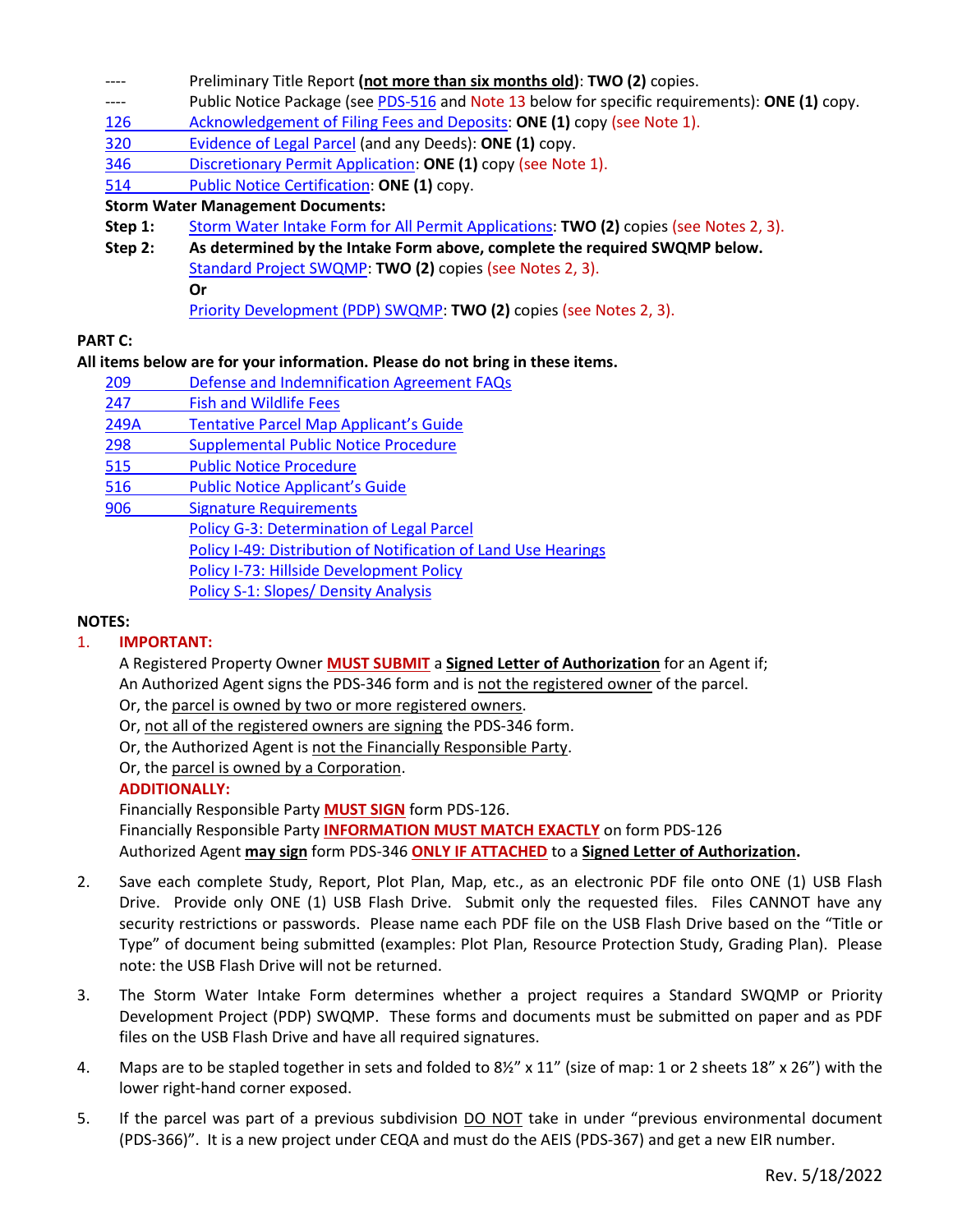- 6. Please carefully review the [Tentative Parcel Map Applicant's Guide \(PDS](http://www.sdcounty.ca.gov/pds/zoning/formfields/PDS-PLN-249A.pdf)-249A). The section on page two, titled "Environmental Documents", provides specific information on meeting the requirements for the submittal of your application. See also Note 5 above.
- 7. If the parcel is on septic sanitation and/or well potable water system then Health Department (DEH) Certification is required.
- 8. Project goes to local Community Planning Group and/or Design Review Board for recommendation.
- 9. Refer to the County of San Diego Residential Subdivision Design Guidelines for additional guidance on residential subdivision design.
- 10. If project is a violation, plans must have Code Compliance Officer's stamp before accepting the application.
- 11. Your application package must be complete when you bring it in for submittal. The submittal process begins at the main "Check-In" counter on the first floor.
- 12. The applicant is responsible for the initial posting of the notice(s) and assuring that the notice(s) stays posted until the eleventh day after final action is taken on the permit application, at which time the applicant shall remove the notice(s). The Notice shall be posted within ten (10) days of payment of the application fees. Applicants shall use PDS-319 (Public Notice) which can be found at <https://www.sandiegocounty.gov/content/dam/sdc/pds/zoning/formfields/PDS-PLN-319.pdf> or can be requested at the time of application submittal. Please see PDS-298 and PDS-515 for complete posting requirements. **The applicant must email the Planner photo(s) showing that the required Notice has been posted.**

Failure to post or comply with the posting guidelines may delay processing of your project or delay the public hearing.

**On-Site Posting of PDS-319 is required for** Major Use Permits, Major Use Permit Modifications, Minor Use Permits, Minor Use Permit Modifications, Specific Plans, Specific Plan Amendments, Tentative Maps, Tentative Parcel Maps, and Zone Reclassifications.

13. Notice of the application shall be given to all property owners within 500' (feet) from the applicant's property and a minimum of 20 different owners. For example, if 20 different property owners cannot be found within a 500' radius, the notice area shall be expanded until 20 property owners are available for notification. See table below for more details:

| 500' Min. Distribution Distance of Public<br><b>Notices: Min. of 20 Property Owners</b> | 1000' Min. Distribution Distance of Public<br><b>Notices: Min. of 50 Property Owners</b> | 1500' Min. Distribution Distance of<br><b>Public Notices: Min. of 100 Property</b><br>Owners |
|-----------------------------------------------------------------------------------------|------------------------------------------------------------------------------------------|----------------------------------------------------------------------------------------------|
| • Administrative Permits                                                                | • Agricultural Preserve Establishment/                                                   | • General Plan Amendment                                                                     |
| • Habitat Loss Permits                                                                  | Disestablishment                                                                         | $\bullet$ Rezone                                                                             |
| • Minor Use Permits                                                                     | • Alcoholic Beverage License                                                             | • Specific Plan Amendment                                                                    |
| • Open Space Encroachment                                                               | • Open Space Vacation                                                                    | • Major Use Permit                                                                           |
| • Reclamation Plan                                                                      | • Tentative Map (<50 lots)                                                               | • Tentative Map (>50 lots)                                                                   |
| • Site Plan $($ < 10,000 sq ft.)                                                        | • Site Plan (>10,000 sq ft)                                                              | • Site Plan (>25,000 sq ft)                                                                  |
| • Tentative Parcel Map                                                                  | • Appeals of above projects                                                              | • Appeals of above projects                                                                  |
| $\bullet$ Variance                                                                      |                                                                                          |                                                                                              |
| • Wireless Facilities                                                                   |                                                                                          |                                                                                              |
| • Appeals of above projects                                                             |                                                                                          |                                                                                              |

#### 14. Office Location and Hours:

5510 Overland Avenue, Suite 110 (First Floor), San Diego, CA 92123. Monday - Friday: 8:00 a.m. to 11:45 a.m. and 12:30 p.m. to 4:00 p.m. (Except County Holidays).